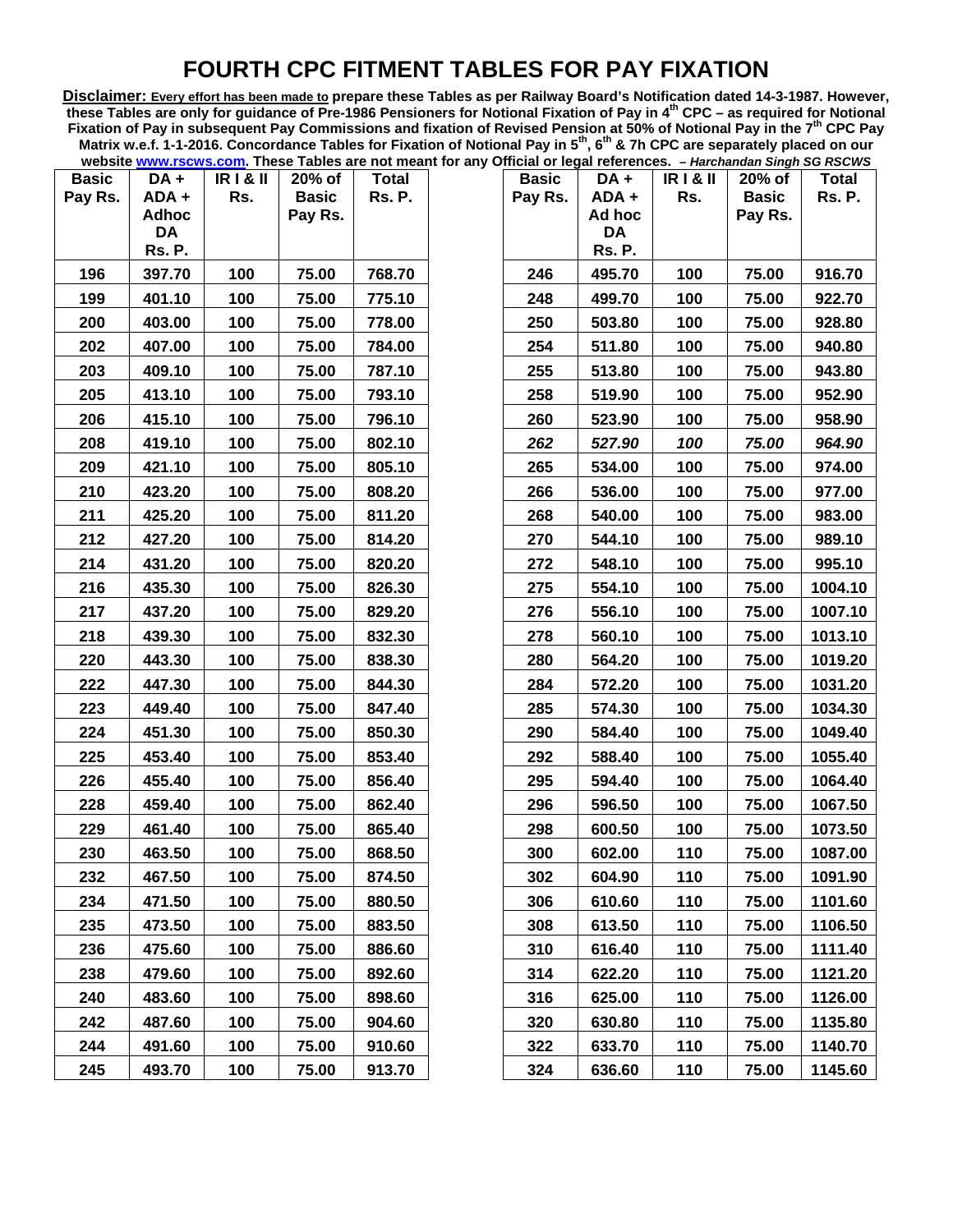| <b>Basic</b> | DA +            | <b>IRI&amp;II</b> | 20% of                  | <b>Total</b>  |
|--------------|-----------------|-------------------|-------------------------|---------------|
| Pay Rs.      | ADA +<br>Ad hoc | Rs.               | <b>Basic</b><br>Pay Rs. | <b>Rs. P.</b> |
|              | DA              |                   |                         |               |
|              | <b>Rs. P.</b>   |                   |                         |               |
| 326          | 639.40          | 110               | 75.00                   | 1150.40       |
| 330          | 645.20          | 110               | 75.00                   | 1160.20       |
| 332          | 648.10          | 110               | 75.00                   | 1165.10       |
| 334          | 651.00          | 110               | 75.00                   | 1170.00       |
| 338          | 656.70          | 110               | 75.00                   | 1179.70       |
| 340          | 659.60          | 110               | 75.00                   | 1184.60       |
| 342          | 662.50          | 110               | 75.00                   | 1189.50       |
| 346          | 668.20          | 110               | 75.00                   | 1199.20       |
| 350          | 674.00          | 110               | 75.00                   | 1209.00       |
| 354          | 679.80          | 110               | 75.00                   | 1218.80       |
| 358          | 685.50          | 110               | 75.00                   | 1228.50       |
| 360          | 688.40          | 110               | 75.00                   | 1233.40       |
| 362          | 691.30          | 110               | 75.00                   | 1238.30       |
| 366          | 697.00          | 110               | 75.00                   | 1248.00       |
| 370          | 702.80          | 110               | 75.00                   | 1257.80       |
| 372          | 705.70          | 110               | 75.00                   | 1262.70       |
| 374          | 708.60          | 110               | 75.00                   | 1267.60       |
| 380          | 717.20          | 110               | 76.00                   | 1283.20       |
| 382          | 720.10          | 110               | 76.40                   | 1288.50       |
| 384          | 723.00          | 110               | 76.80                   | 1293.80       |
| 386          | 725.80          | 110               | 77.20                   | 1299.00       |
| 390          | 731.60          | 110               | 78.00                   | 1309.60       |
| 392          | 734.50          | 110               | 78.40                   | 1314.90       |
| 395          | 738.80          | 110               | 79.00                   | 1322.80       |
| 396          | 740.20          | 110               | 79.20                   | 1325.40       |
| 398          | 743.10          | 110               | 79.60                   | 1330.70       |
| 400          | 746.00          | 110               | 80.00                   | 1336.00       |
| 404          | 747.70          | 110               | 80.80                   | 1342.50       |
| 408          | 749.40          | 110               | 81.60                   | 1349.00       |
| 410          | 750.30          | 110               | 82.00                   | 1352.30       |
| 416          | 752.80          | 110               | 83.20                   | 1362.00       |
| 420          | 754.50          | 110               | 84.00                   | 1368.50       |
| 425          | 756.70          | 110               | 85.00                   | 1376.70       |
| 428          | 757.90          | 110               | 85.60                   | 1381.50       |
| 430          | 758.80          | 110               | 86.00                   | 1384.80       |
| 432          | 759.60          | 110               | 86.40                   | 1388.00       |

| Ad hoc<br>Pay Rs.<br>DA<br>Rs. P.<br>440<br>110<br>1401.00<br>763.00<br>88.00<br>444<br>764.70<br>110<br>88.80<br>1407.50<br>450<br>767.30<br>110<br>90.00<br>1417.30<br>452<br>110<br>768.10<br>90.40<br>1420.50<br>455<br>769.40<br>110<br>91.00<br>1425.40<br>456<br>769.80<br>110<br>91.20<br>1427.00<br>460<br>771.50<br>110<br>1433.50<br>92.00<br>464<br>110<br>1440.00<br>773.20<br>92.80<br>468<br>1446.50<br>774.90<br>110<br>93.60<br>470<br>775.80<br>110<br>94.00<br>1449.80<br>110<br>476<br>778.30<br>95.20<br>1459.50<br>480<br>780.00<br>110<br>96.00<br>1466.00<br>485<br>110<br>97.00<br>1474.20<br>782.20<br>488<br>783.40<br>110<br>97.60<br>1479.00<br>490<br>784.30<br>110<br>98.00<br>1482.30<br>492<br>785.10<br>110<br>98.40<br>1485.50<br>500<br>788.50<br>110<br>100.00<br>1498.50<br>504<br>790.20<br>110<br>100.80<br>1505.00<br>515<br>112<br>103.00<br>1524.90<br>794.90<br>520<br>797.00<br>112<br>104.00<br>1533.00<br>799.20<br>113<br>105.00<br>1542.20<br>525<br>530<br>801.30<br>114<br>106.00<br>1551.30<br>115<br>540<br>812.70<br>108.00<br>1575.70<br>545<br>820.30<br>115<br>109.00<br>1589.30<br>550<br>827.80<br>115<br>110.00<br>1602.80<br>560<br>112.00<br>1630.80<br>116<br>842.80<br>570<br>117<br>114.00<br>857.90<br>1658.90<br>1673.40<br>575<br>865.40<br>118<br>115.00<br>580<br>872.90<br>118<br>116.00<br>1686.90<br>590<br>119<br>118.00<br>888.00<br>1715.00<br>600<br>903.00<br>120<br>120.00<br>1743.00<br>610<br>918.10<br>121<br>122.00<br>1771.10<br>620<br>933.10<br>122<br>124.00<br>1799.10<br>625<br>940.70<br>123<br>125.00<br>1813.70<br>630<br>948.20<br>123<br>126.00<br>1827.20 | <b>Basic</b><br>Pay Rs. | DA +<br>ADA + | <b>IRI&amp;II</b><br>Rs. | 20% of<br><b>Basic</b> | <b>Total</b><br><b>Rs. P.</b> |
|----------------------------------------------------------------------------------------------------------------------------------------------------------------------------------------------------------------------------------------------------------------------------------------------------------------------------------------------------------------------------------------------------------------------------------------------------------------------------------------------------------------------------------------------------------------------------------------------------------------------------------------------------------------------------------------------------------------------------------------------------------------------------------------------------------------------------------------------------------------------------------------------------------------------------------------------------------------------------------------------------------------------------------------------------------------------------------------------------------------------------------------------------------------------------------------------------------------------------------------------------------------------------------------------------------------------------------------------------------------------------------------------------------------------------------------------------------------------------------------------------------------------------------------------------------------------------------------------------------------------------------------------------------|-------------------------|---------------|--------------------------|------------------------|-------------------------------|
|                                                                                                                                                                                                                                                                                                                                                                                                                                                                                                                                                                                                                                                                                                                                                                                                                                                                                                                                                                                                                                                                                                                                                                                                                                                                                                                                                                                                                                                                                                                                                                                                                                                          |                         |               |                          |                        |                               |
|                                                                                                                                                                                                                                                                                                                                                                                                                                                                                                                                                                                                                                                                                                                                                                                                                                                                                                                                                                                                                                                                                                                                                                                                                                                                                                                                                                                                                                                                                                                                                                                                                                                          |                         |               |                          |                        |                               |
|                                                                                                                                                                                                                                                                                                                                                                                                                                                                                                                                                                                                                                                                                                                                                                                                                                                                                                                                                                                                                                                                                                                                                                                                                                                                                                                                                                                                                                                                                                                                                                                                                                                          |                         |               |                          |                        |                               |
|                                                                                                                                                                                                                                                                                                                                                                                                                                                                                                                                                                                                                                                                                                                                                                                                                                                                                                                                                                                                                                                                                                                                                                                                                                                                                                                                                                                                                                                                                                                                                                                                                                                          |                         |               |                          |                        |                               |
|                                                                                                                                                                                                                                                                                                                                                                                                                                                                                                                                                                                                                                                                                                                                                                                                                                                                                                                                                                                                                                                                                                                                                                                                                                                                                                                                                                                                                                                                                                                                                                                                                                                          |                         |               |                          |                        |                               |
|                                                                                                                                                                                                                                                                                                                                                                                                                                                                                                                                                                                                                                                                                                                                                                                                                                                                                                                                                                                                                                                                                                                                                                                                                                                                                                                                                                                                                                                                                                                                                                                                                                                          |                         |               |                          |                        |                               |
|                                                                                                                                                                                                                                                                                                                                                                                                                                                                                                                                                                                                                                                                                                                                                                                                                                                                                                                                                                                                                                                                                                                                                                                                                                                                                                                                                                                                                                                                                                                                                                                                                                                          |                         |               |                          |                        |                               |
|                                                                                                                                                                                                                                                                                                                                                                                                                                                                                                                                                                                                                                                                                                                                                                                                                                                                                                                                                                                                                                                                                                                                                                                                                                                                                                                                                                                                                                                                                                                                                                                                                                                          |                         |               |                          |                        |                               |
|                                                                                                                                                                                                                                                                                                                                                                                                                                                                                                                                                                                                                                                                                                                                                                                                                                                                                                                                                                                                                                                                                                                                                                                                                                                                                                                                                                                                                                                                                                                                                                                                                                                          |                         |               |                          |                        |                               |
|                                                                                                                                                                                                                                                                                                                                                                                                                                                                                                                                                                                                                                                                                                                                                                                                                                                                                                                                                                                                                                                                                                                                                                                                                                                                                                                                                                                                                                                                                                                                                                                                                                                          |                         |               |                          |                        |                               |
|                                                                                                                                                                                                                                                                                                                                                                                                                                                                                                                                                                                                                                                                                                                                                                                                                                                                                                                                                                                                                                                                                                                                                                                                                                                                                                                                                                                                                                                                                                                                                                                                                                                          |                         |               |                          |                        |                               |
|                                                                                                                                                                                                                                                                                                                                                                                                                                                                                                                                                                                                                                                                                                                                                                                                                                                                                                                                                                                                                                                                                                                                                                                                                                                                                                                                                                                                                                                                                                                                                                                                                                                          |                         |               |                          |                        |                               |
|                                                                                                                                                                                                                                                                                                                                                                                                                                                                                                                                                                                                                                                                                                                                                                                                                                                                                                                                                                                                                                                                                                                                                                                                                                                                                                                                                                                                                                                                                                                                                                                                                                                          |                         |               |                          |                        |                               |
|                                                                                                                                                                                                                                                                                                                                                                                                                                                                                                                                                                                                                                                                                                                                                                                                                                                                                                                                                                                                                                                                                                                                                                                                                                                                                                                                                                                                                                                                                                                                                                                                                                                          |                         |               |                          |                        |                               |
|                                                                                                                                                                                                                                                                                                                                                                                                                                                                                                                                                                                                                                                                                                                                                                                                                                                                                                                                                                                                                                                                                                                                                                                                                                                                                                                                                                                                                                                                                                                                                                                                                                                          |                         |               |                          |                        |                               |
|                                                                                                                                                                                                                                                                                                                                                                                                                                                                                                                                                                                                                                                                                                                                                                                                                                                                                                                                                                                                                                                                                                                                                                                                                                                                                                                                                                                                                                                                                                                                                                                                                                                          |                         |               |                          |                        |                               |
|                                                                                                                                                                                                                                                                                                                                                                                                                                                                                                                                                                                                                                                                                                                                                                                                                                                                                                                                                                                                                                                                                                                                                                                                                                                                                                                                                                                                                                                                                                                                                                                                                                                          |                         |               |                          |                        |                               |
|                                                                                                                                                                                                                                                                                                                                                                                                                                                                                                                                                                                                                                                                                                                                                                                                                                                                                                                                                                                                                                                                                                                                                                                                                                                                                                                                                                                                                                                                                                                                                                                                                                                          |                         |               |                          |                        |                               |
|                                                                                                                                                                                                                                                                                                                                                                                                                                                                                                                                                                                                                                                                                                                                                                                                                                                                                                                                                                                                                                                                                                                                                                                                                                                                                                                                                                                                                                                                                                                                                                                                                                                          |                         |               |                          |                        |                               |
|                                                                                                                                                                                                                                                                                                                                                                                                                                                                                                                                                                                                                                                                                                                                                                                                                                                                                                                                                                                                                                                                                                                                                                                                                                                                                                                                                                                                                                                                                                                                                                                                                                                          |                         |               |                          |                        |                               |
|                                                                                                                                                                                                                                                                                                                                                                                                                                                                                                                                                                                                                                                                                                                                                                                                                                                                                                                                                                                                                                                                                                                                                                                                                                                                                                                                                                                                                                                                                                                                                                                                                                                          |                         |               |                          |                        |                               |
|                                                                                                                                                                                                                                                                                                                                                                                                                                                                                                                                                                                                                                                                                                                                                                                                                                                                                                                                                                                                                                                                                                                                                                                                                                                                                                                                                                                                                                                                                                                                                                                                                                                          |                         |               |                          |                        |                               |
|                                                                                                                                                                                                                                                                                                                                                                                                                                                                                                                                                                                                                                                                                                                                                                                                                                                                                                                                                                                                                                                                                                                                                                                                                                                                                                                                                                                                                                                                                                                                                                                                                                                          |                         |               |                          |                        |                               |
|                                                                                                                                                                                                                                                                                                                                                                                                                                                                                                                                                                                                                                                                                                                                                                                                                                                                                                                                                                                                                                                                                                                                                                                                                                                                                                                                                                                                                                                                                                                                                                                                                                                          |                         |               |                          |                        |                               |
|                                                                                                                                                                                                                                                                                                                                                                                                                                                                                                                                                                                                                                                                                                                                                                                                                                                                                                                                                                                                                                                                                                                                                                                                                                                                                                                                                                                                                                                                                                                                                                                                                                                          |                         |               |                          |                        |                               |
|                                                                                                                                                                                                                                                                                                                                                                                                                                                                                                                                                                                                                                                                                                                                                                                                                                                                                                                                                                                                                                                                                                                                                                                                                                                                                                                                                                                                                                                                                                                                                                                                                                                          |                         |               |                          |                        |                               |
|                                                                                                                                                                                                                                                                                                                                                                                                                                                                                                                                                                                                                                                                                                                                                                                                                                                                                                                                                                                                                                                                                                                                                                                                                                                                                                                                                                                                                                                                                                                                                                                                                                                          |                         |               |                          |                        |                               |
|                                                                                                                                                                                                                                                                                                                                                                                                                                                                                                                                                                                                                                                                                                                                                                                                                                                                                                                                                                                                                                                                                                                                                                                                                                                                                                                                                                                                                                                                                                                                                                                                                                                          |                         |               |                          |                        |                               |
|                                                                                                                                                                                                                                                                                                                                                                                                                                                                                                                                                                                                                                                                                                                                                                                                                                                                                                                                                                                                                                                                                                                                                                                                                                                                                                                                                                                                                                                                                                                                                                                                                                                          |                         |               |                          |                        |                               |
|                                                                                                                                                                                                                                                                                                                                                                                                                                                                                                                                                                                                                                                                                                                                                                                                                                                                                                                                                                                                                                                                                                                                                                                                                                                                                                                                                                                                                                                                                                                                                                                                                                                          |                         |               |                          |                        |                               |
|                                                                                                                                                                                                                                                                                                                                                                                                                                                                                                                                                                                                                                                                                                                                                                                                                                                                                                                                                                                                                                                                                                                                                                                                                                                                                                                                                                                                                                                                                                                                                                                                                                                          |                         |               |                          |                        |                               |
|                                                                                                                                                                                                                                                                                                                                                                                                                                                                                                                                                                                                                                                                                                                                                                                                                                                                                                                                                                                                                                                                                                                                                                                                                                                                                                                                                                                                                                                                                                                                                                                                                                                          |                         |               |                          |                        |                               |
|                                                                                                                                                                                                                                                                                                                                                                                                                                                                                                                                                                                                                                                                                                                                                                                                                                                                                                                                                                                                                                                                                                                                                                                                                                                                                                                                                                                                                                                                                                                                                                                                                                                          |                         |               |                          |                        |                               |
|                                                                                                                                                                                                                                                                                                                                                                                                                                                                                                                                                                                                                                                                                                                                                                                                                                                                                                                                                                                                                                                                                                                                                                                                                                                                                                                                                                                                                                                                                                                                                                                                                                                          |                         |               |                          |                        |                               |
|                                                                                                                                                                                                                                                                                                                                                                                                                                                                                                                                                                                                                                                                                                                                                                                                                                                                                                                                                                                                                                                                                                                                                                                                                                                                                                                                                                                                                                                                                                                                                                                                                                                          |                         |               |                          |                        |                               |
|                                                                                                                                                                                                                                                                                                                                                                                                                                                                                                                                                                                                                                                                                                                                                                                                                                                                                                                                                                                                                                                                                                                                                                                                                                                                                                                                                                                                                                                                                                                                                                                                                                                          |                         |               |                          |                        |                               |
|                                                                                                                                                                                                                                                                                                                                                                                                                                                                                                                                                                                                                                                                                                                                                                                                                                                                                                                                                                                                                                                                                                                                                                                                                                                                                                                                                                                                                                                                                                                                                                                                                                                          |                         |               |                          |                        |                               |
|                                                                                                                                                                                                                                                                                                                                                                                                                                                                                                                                                                                                                                                                                                                                                                                                                                                                                                                                                                                                                                                                                                                                                                                                                                                                                                                                                                                                                                                                                                                                                                                                                                                          |                         |               |                          |                        |                               |
|                                                                                                                                                                                                                                                                                                                                                                                                                                                                                                                                                                                                                                                                                                                                                                                                                                                                                                                                                                                                                                                                                                                                                                                                                                                                                                                                                                                                                                                                                                                                                                                                                                                          | 640                     | 963.20        | 124                      | 128.00                 | 1855.20                       |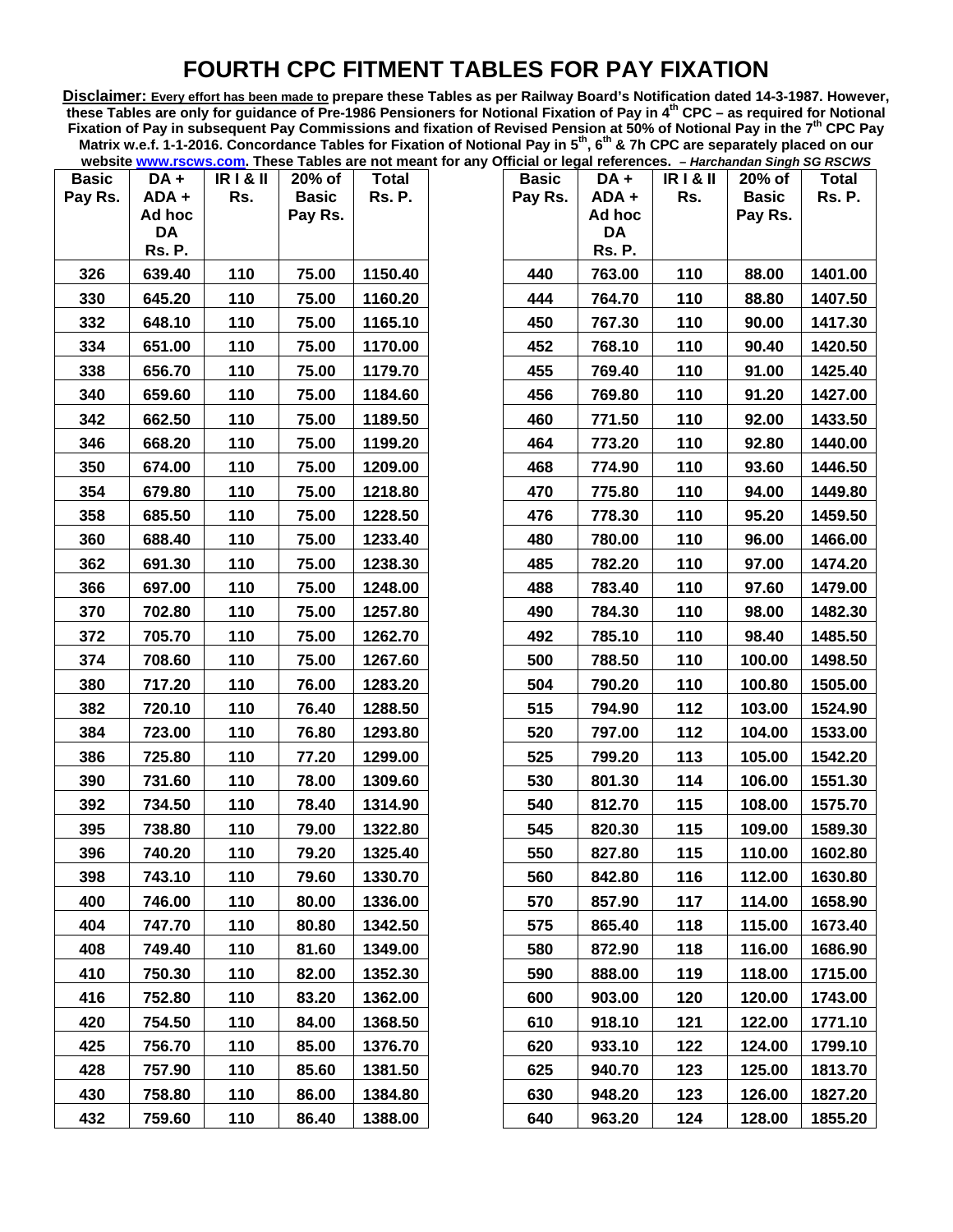| asic    | DA +          | <b>IR I &amp; II</b> | 20% of       | <b>Total</b>  |
|---------|---------------|----------------------|--------------|---------------|
| Pay Rs. | ADA +         | Rs.                  | <b>Basic</b> | <b>Rs. P.</b> |
|         | Ad hoc<br>DA. |                      | Pay Rs.      |               |
|         | <b>Rs. P.</b> |                      |              |               |
| 650     | 978.00        | 125                  | 130.00       | 1883.00       |
| 660     | 993.30        | 126                  | 132.00       | 1911.30       |
| 675     | 1015.90       | 128                  | 135.00       | 1953.90       |
| 680     | 1023.40       | 128                  | 136.00       | 1967.40       |
| 700     | 1053.50       | 140                  | 140.00       | 2033.50       |
| 710     | 1068.60       | 141                  | 142.00       | 2061.60       |
| 720     | 1083.60       | 142                  | 144.00       | 2089.60       |
| 725     | 1091.20       | 143                  | 145.00       | 2104.20       |
| 730     | 1098.70       | 143                  | 146.00       | 2117.70       |
| 740     | 1113.70       | 144                  | 148.00       | 2145.70       |
| 750     | 1128.80       | 145                  | 150.00       | 2173.80       |
| 760     | 1143.80       | 146                  | 152.00       | 2201.80       |
| 770     | 1158.90       | 147                  | 154.00       | 2229.90       |
| 775     | 1166.40       | 148                  | 155.00       | 2244.40       |
| 780     | 1173.90       | 148                  | 156.00       | 2257.90       |
| 795     | 1196.50       | 150                  | 159.00       | 2300.50       |
| 800     | 1204.00       | 150                  | 160.00       | 2314.00       |
| 810     | 1217.80       | 151                  | 162.00       | 2340.80       |
| 820     | 1231.60       | 152                  | 164.00       | 2367.60       |
| 825     | 1238.60       | 153                  | 165.00       | 2381.60       |
| 830     | 1245.40       | 153                  | 166.00       | 2394.40       |
| 840     | 1259.20       | 154                  | 168.00       | 2421.20       |
| 845     | 1266.20       | 155                  | 169.00       | 2435.20       |
| 850     | 1273.00       | 155                  | 170.00       | 2448.00       |
| 860     | 1286.80       | 156                  | 172.00       | 2474.80       |
| 865     | 1293.80       | 157                  | 173.00       | 2488.80       |
| 870     | 1300.60       | 157                  | 174.00       | 2501.60       |
| 875     | 1307.60       | 158                  | 175.00       | 2515.60       |
| 880     | 1314.40       | 158                  | 176.00       | 2528.40       |
| 900     | 1342.00       | 160                  | 180.00       | 2582.00       |
| 915     | 1358.20       | 162                  | 183.00       | 2618.20       |
| 920     | 1363.60       | 162                  | 184.00       | 2629.60       |
| 925     | 1369.00       | 163                  | 185.00       | 2642.00       |
| 930     | 1374.40       | 163                  | 186.00       | 2653.40       |
| 935     | 1379.80       | 164                  | 187.00       | 2665.80       |
| 940     | 1385.20       | 164                  | 188.00       | 2677.20       |

| <b>Basic</b><br>Pay Rs. | DA +<br>ADA + | IR I & II<br>Rs. | 20% of<br><b>Basic</b> | Total<br>Rs. P. |
|-------------------------|---------------|------------------|------------------------|-----------------|
|                         | Ad hoc        |                  | Pay Rs.                |                 |
|                         | <b>DA</b>     |                  |                        |                 |
|                         | Rs. P.        |                  |                        |                 |
| 950                     | 1396.00       | 165              | 190.00                 | 2701.00         |
| 960                     | 1406.80       | 166              | 192.00                 | 2724.80         |
| 970                     | 1417.60       | 167              | 194.00                 | 2748.60         |
| 980                     | 1428.40       | 168              | 196.00                 | 2772.40         |
| 1000                    | 1450.00       | 170              | 200.00                 | 2820.00         |
| 1020                    | 1450.00       | 172              | 204.00                 | 2846.00         |
| 1040                    | 1450.00       | 174              | 208.00                 | 2872.00         |
| 1050                    | 1450.00       | 175              | 210.00                 | 2885.00         |
| 1060                    | 1450.00       | 176              | 212.00                 | 2898.00         |
| 1080                    | 1450.00       | 178              | 216.00                 | 2924.00         |
| 1100                    | 1450.00       | 180              | 220.00                 | 2950.00         |
| 1120                    | 1450.00       | 182              | 224.00                 | 2976.00         |
| 1150                    | 1450.00       | 185              | 230.00                 | 3015.00         |
| 1160                    | 1450.00       | 186              | 232.00                 | 3028.00         |
| 1200                    | 1450.00       | 190              | 240.00                 | 3080.00         |
| 1250                    | 1450.00       | 195              | 250.00                 | 3145.00         |
| 1300                    | 1450.00       | 200              | 260.00                 | 3210.00         |
| 1350                    | 1450.00       | 205              | 270.00                 | 3275.00         |
| 1360                    | 1450.00       | 206              | 272.00                 | 3288.00         |
| 1400                    | 1450.00       | 210              | 280.00                 | 3340.00         |
| 1420                    | 1450.00       | 212              | 284.00                 | 3366.00         |
| 1450                    | 1450.00       | 215              | 290.00                 | 3405.00         |
| 1480                    | 1450.00       | 218              | 296.00                 | 3444.00         |
| 1500                    | 1450.00       | 220              | 300.00                 | 3470.00         |
| 1540                    | 1464.00       | 224              | 308.00                 | 3536.00         |
| 1550                    | 1470.00       | 225              | 310.00                 | 3555.00         |
| 1560                    | 1476.00       | 226              | 312.00                 | 3574.00         |
| 1600                    | 1500.00       | 240              | 320.00                 | 3660.00         |
| 1620                    | 1512.00       | 242              | 324.00                 | 3698.00         |
| 1650                    | 1534.50       | 245              | 330.00                 | 3759.50         |
| 1660                    | 1543.80       | 246              | 332.00                 | 3781.80         |
| 1680                    | 1562.40       | 248              | 336.00                 | 3826.40         |
| 1700                    | 1581.00       | 250              | 340.00                 | 3871.00         |
| 1720                    | 1599.60       | 252              | 344.00                 | 3915.60         |
| 1725                    | 1604.30       | 253              | 345.00                 | 3927.30         |
| 1740                    | 1618.20       | 254              | 348.00                 | 3960.20         |